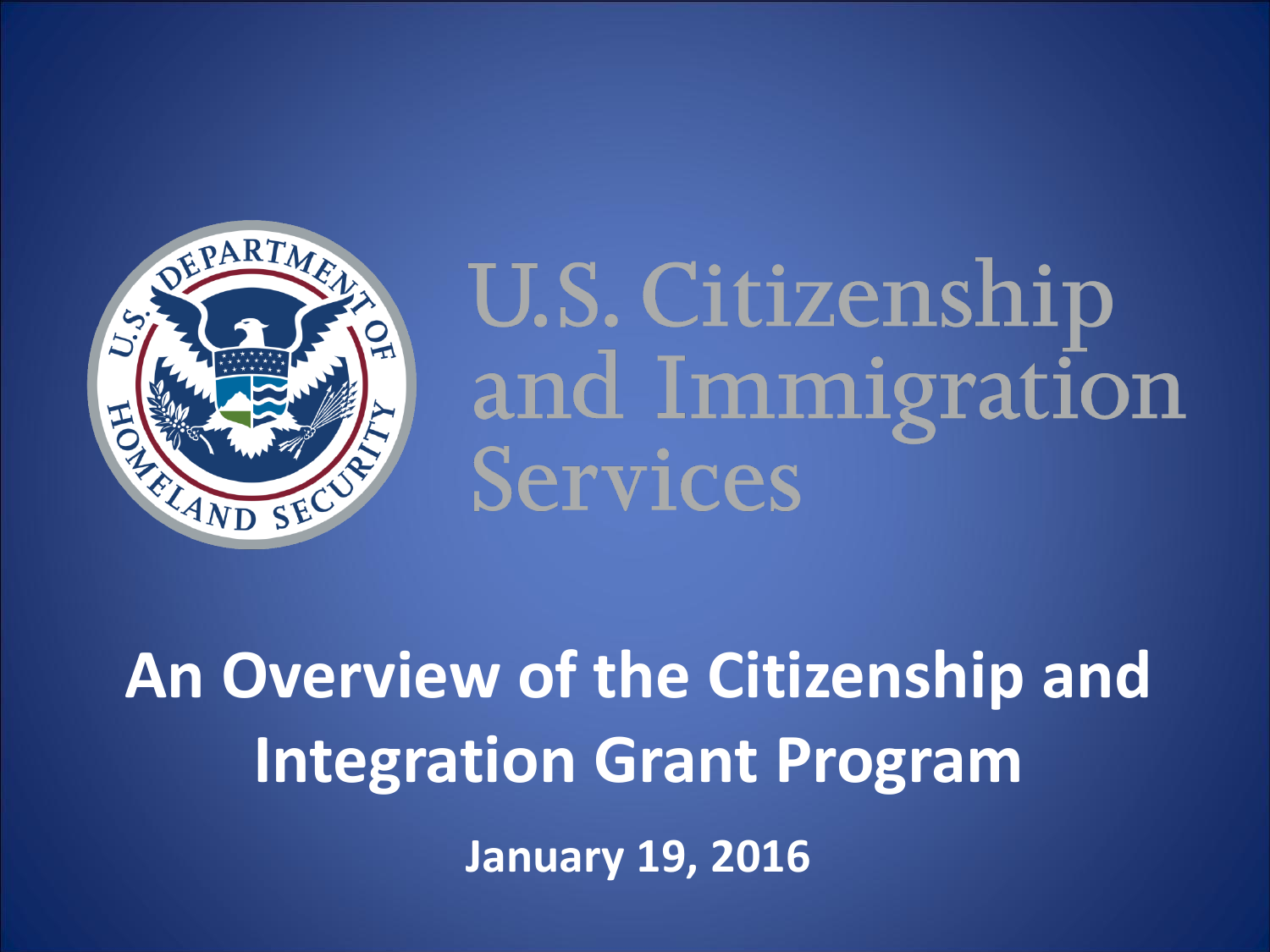# **Today's Speakers**

- Katie McGuire, USCIS Office of Citizenship
- Petula McShiras, Littleton Immigrant Resources Center
- Homa Naficy, Hartford Public Library

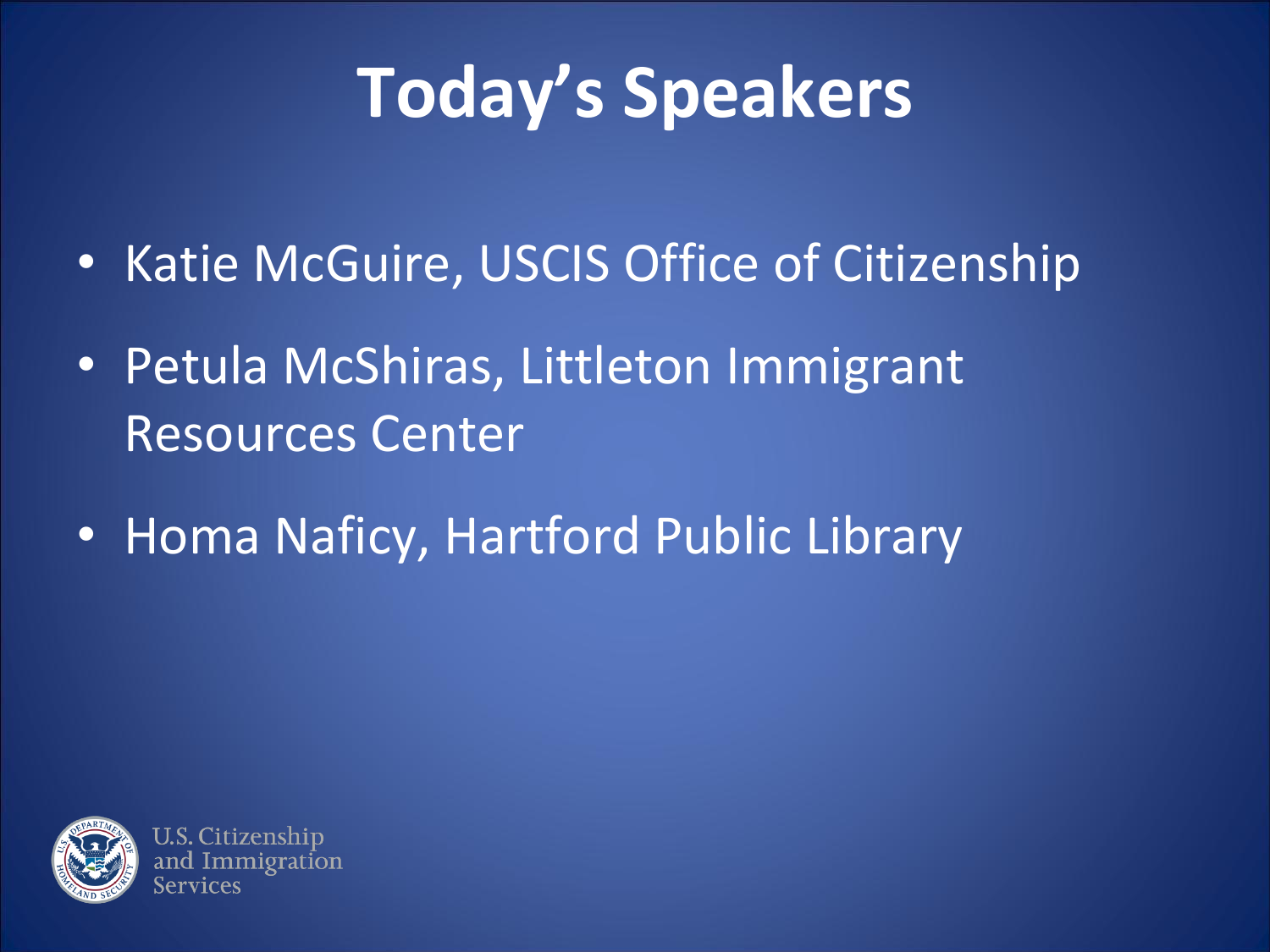- Began in 2009
- Goal is to expand the availability of high-quality citizenship preparation services in communities across the nation



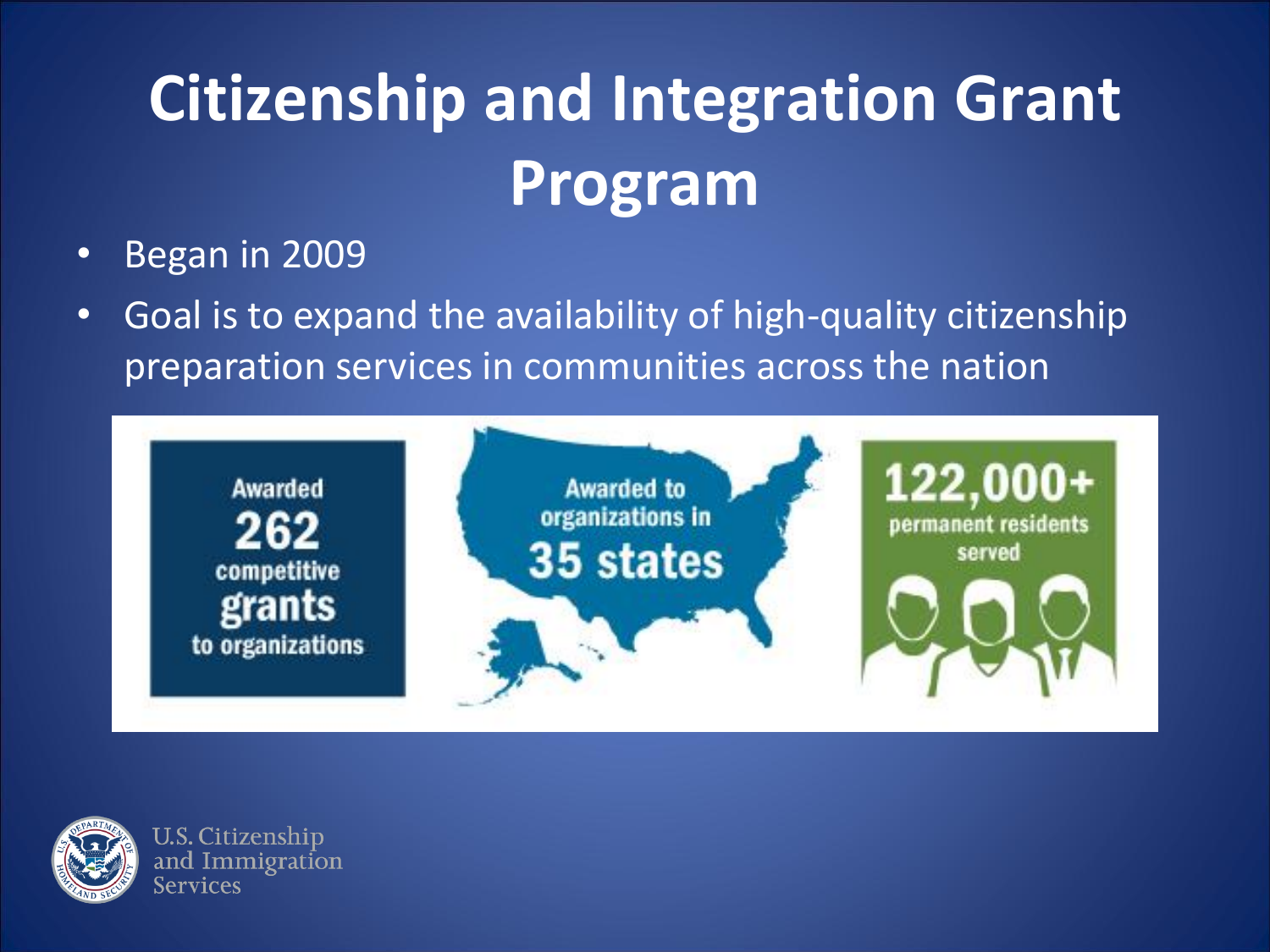Types of organizations:

- $\triangleright$  Public school systems
- $\triangleright$  Public libraries
- $\triangleright$  Community and faith-based organizations
- $\triangleright$  Adult education institutions
- Literacy organizations *Courtesy of the Central American Resource Center*



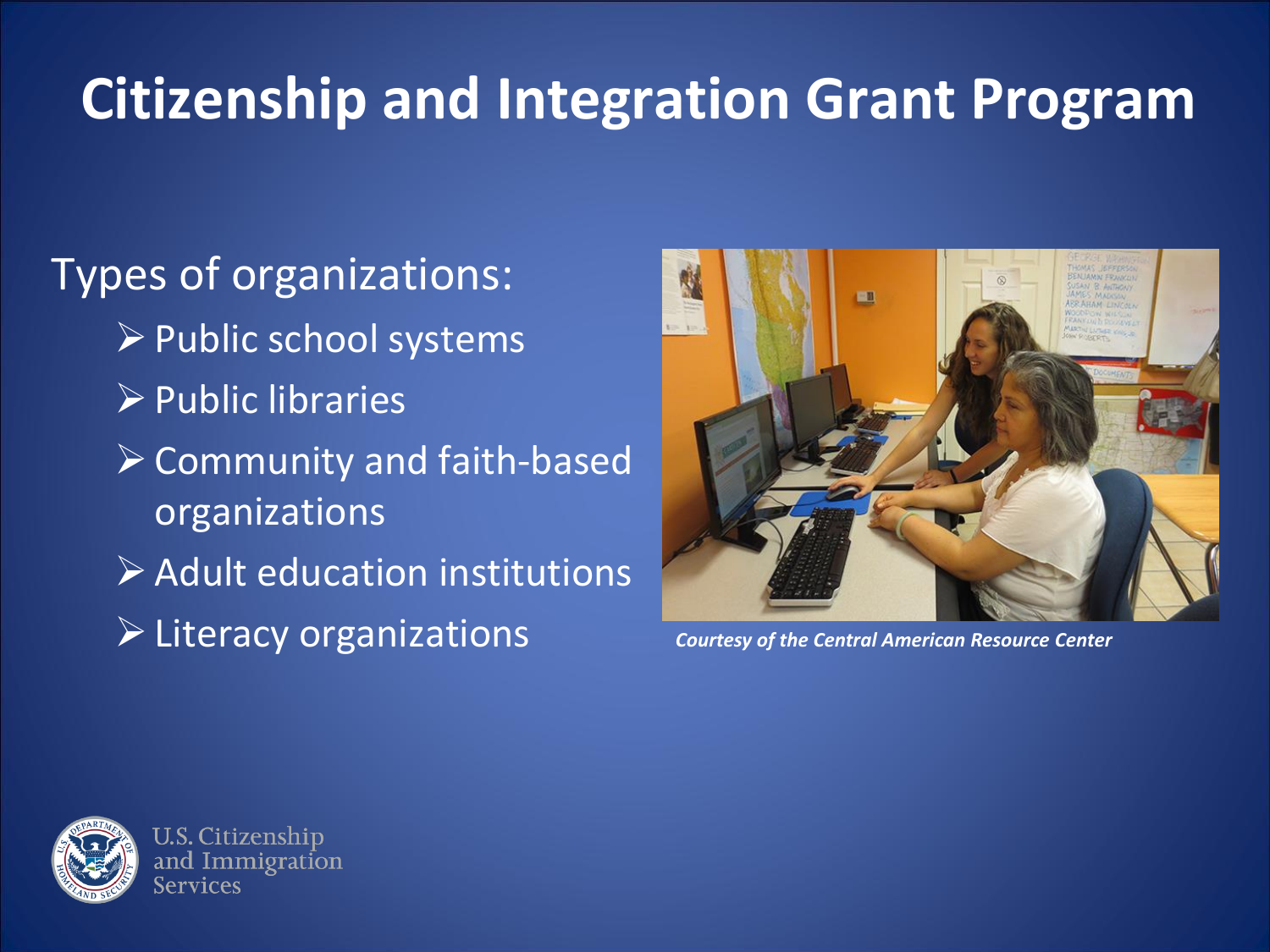#### **Two components**:

- **1. Citizenship instruction** to help permanent residents improve their English language proficiency, increase their knowledge of U.S. history and civics, and understand the rights and responsibilities of U.S. citizenship
- **2. Naturalization application services** to support permanent residents in the naturalization application and interview process

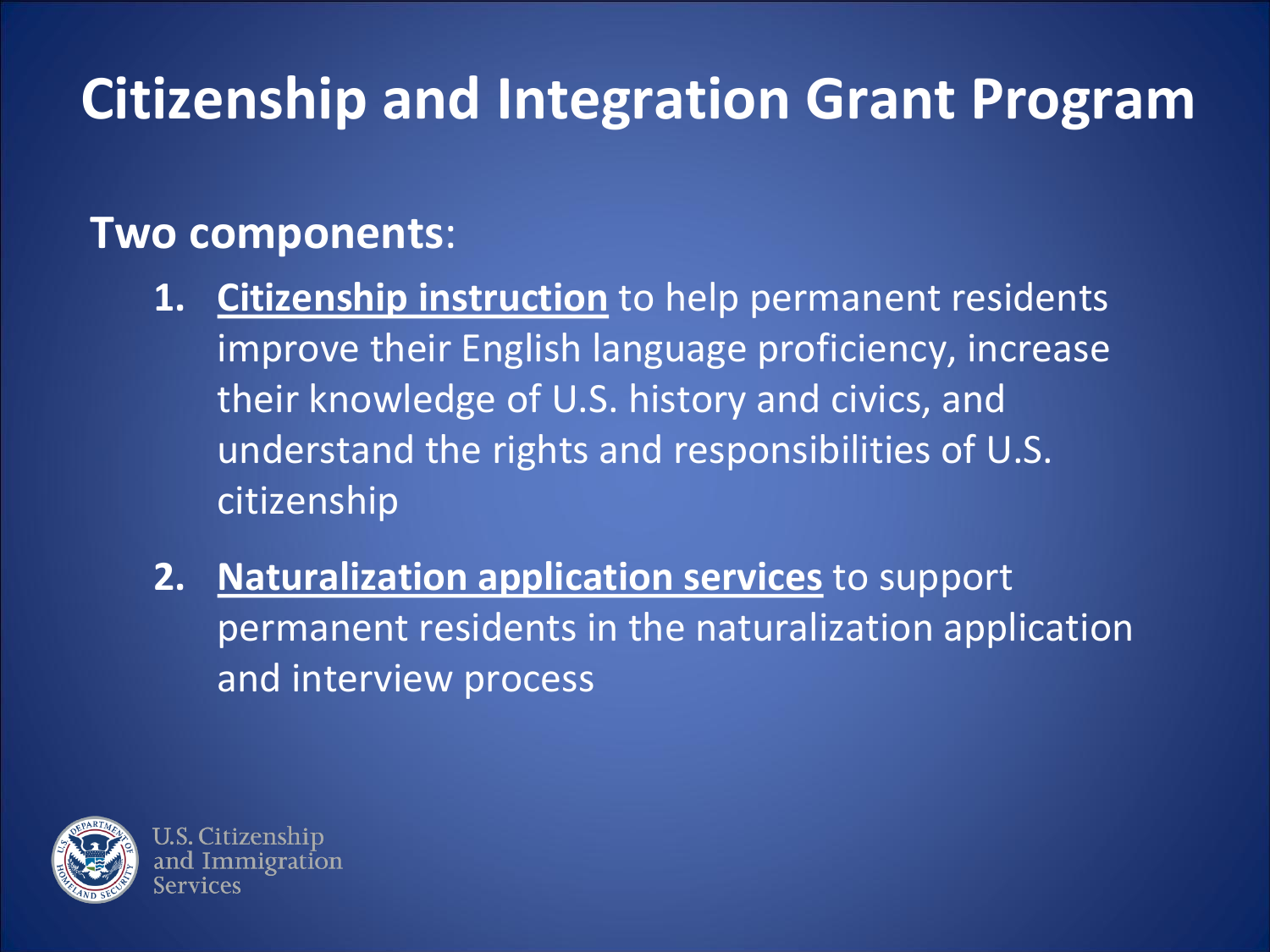#### *Citizenship Instruction Requirements*:

- $\triangleright$  Structured class setting
- $\triangleright$  Curriculum
- **▶ Qualified teachers**
- $\triangleright$  Standardized testing
- Minimum of 200 students enrolled
- Minimum instructional hour requirements



*Courtesy of Emerald Isle Immigration Center*

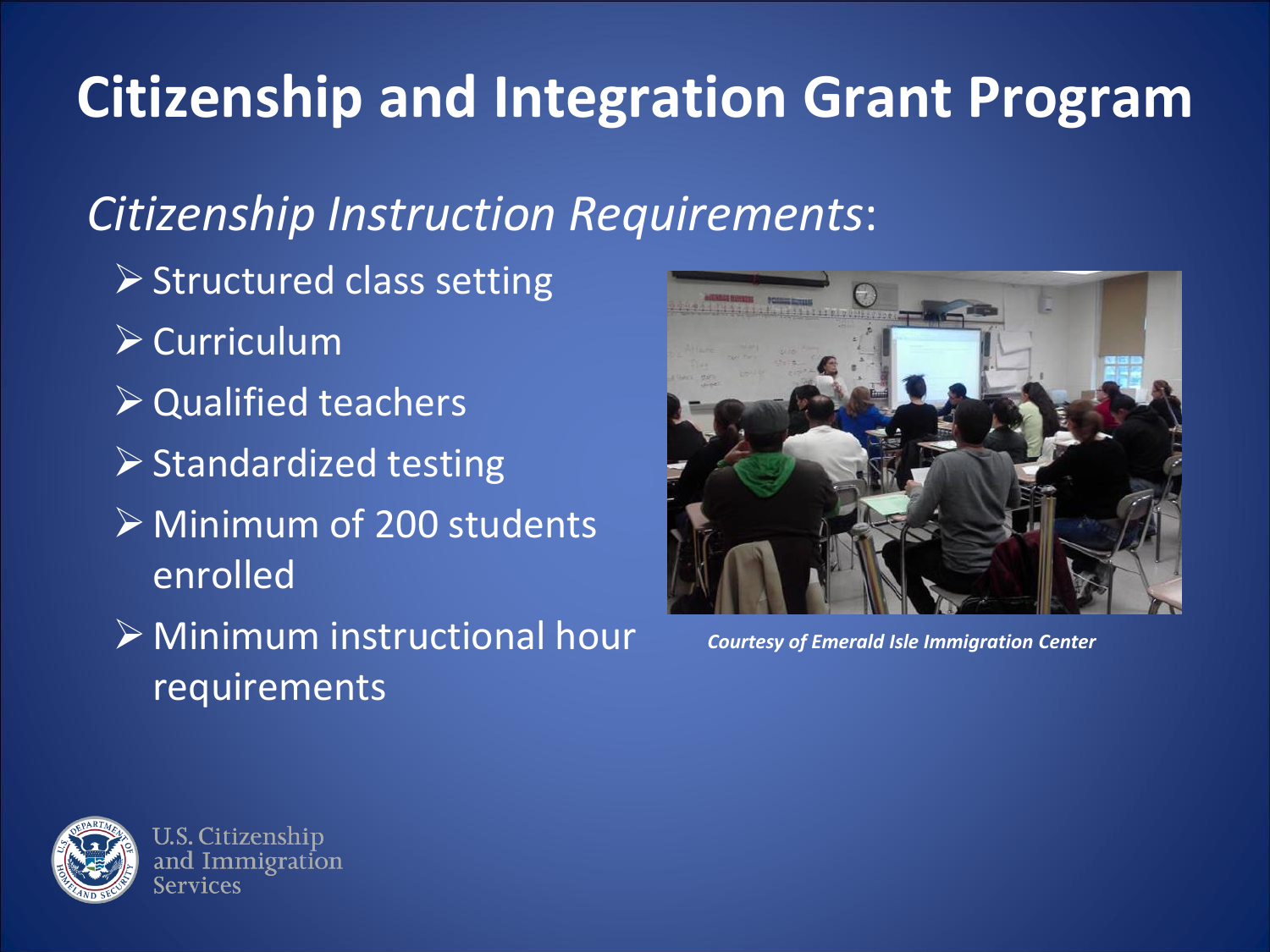*Naturalization Application Services Requirements*:

- $\triangleright$  Eligibility screening
- $\triangleright$  Preparation and submission of Form N-400, Application for Naturalization
- **► Minimum of 200 Form N-400 applications**
- $\triangleright$  Ongoing case management
- Interview preparation *Courtesy of Emerald Isle Immigration Center*



 Must use a Board of Immigration Appeals (BIA) accredited representative or an attorney employee

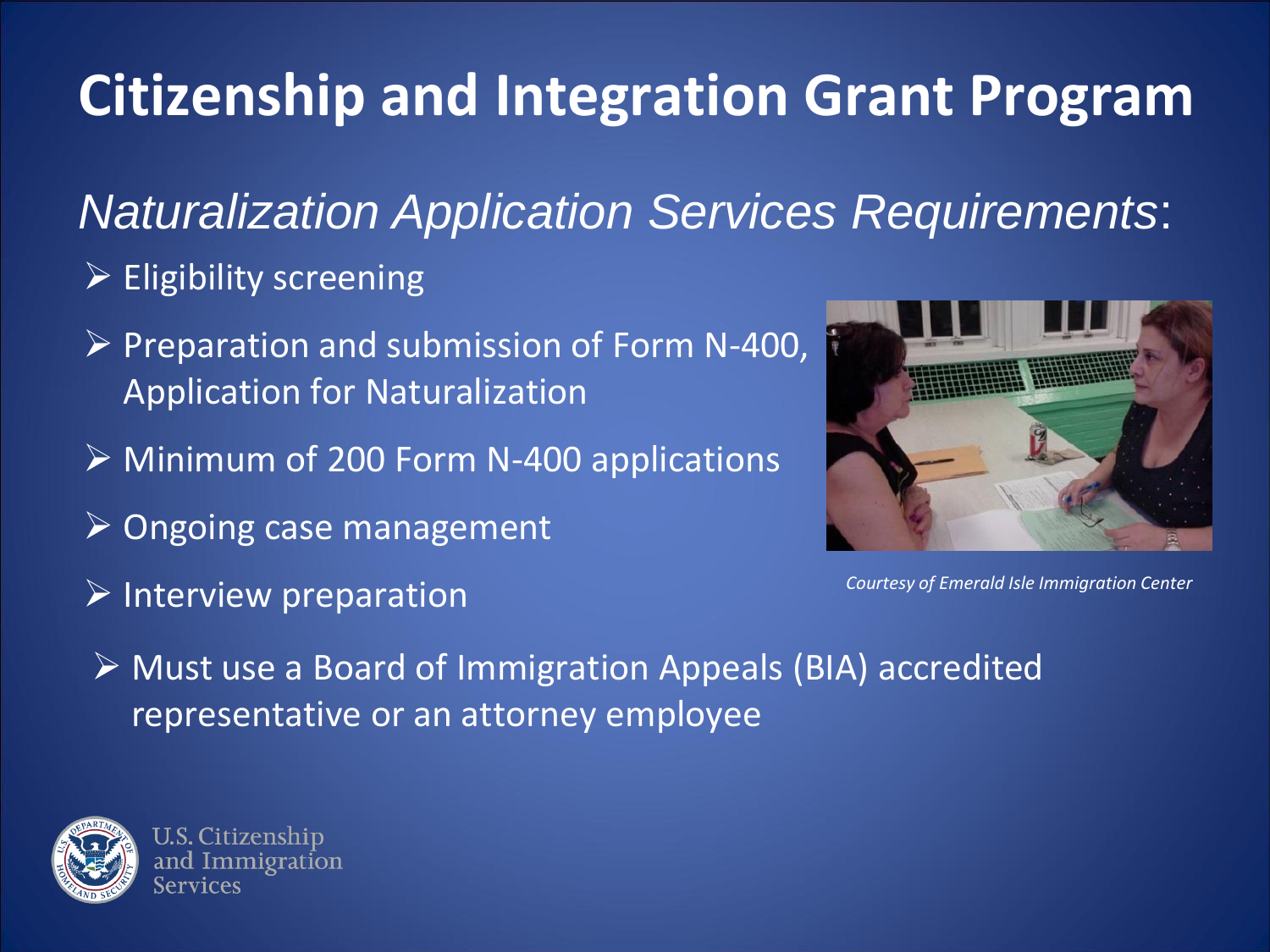*Naturalization Application Services Component*

#### BIA recognition and accreditation*:*

- Allows an employee at your organization to represent immigration applicants before DHS
- $\triangleright$  Can take 6 months to a year to complete the process
- [http://www.justice.gov/eoir/recognition-and](http://www.justice.gov/eoir/recognition-and-accreditation-program)[accreditation-program](http://www.justice.gov/eoir/recognition-and-accreditation-program)

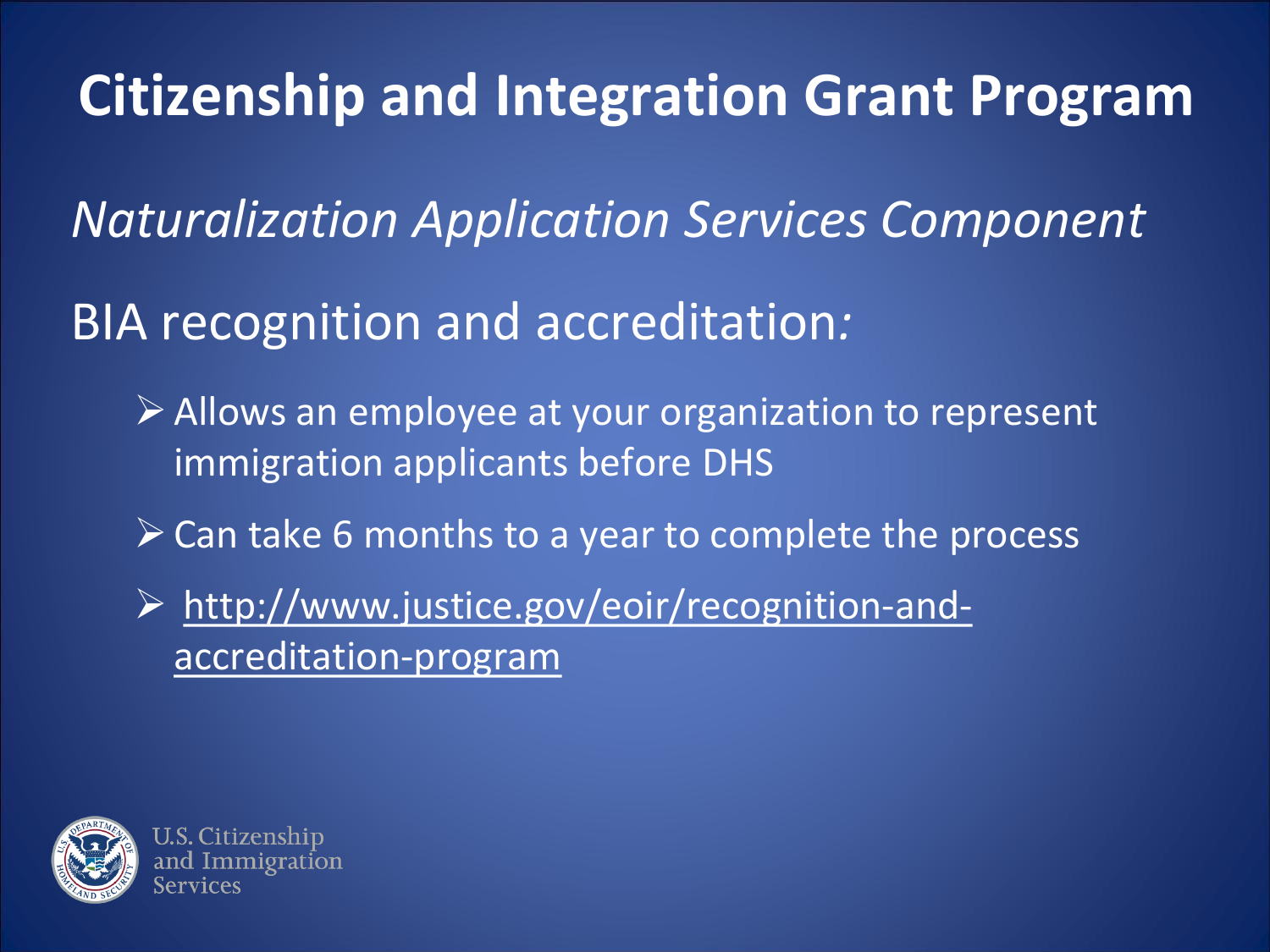*Naturalization Application Services Component*

To be eligible, you must have:

- $\triangleright$  A BIA accredited representative at application time, OR
- $\triangleright$  An attorney employee at application time, OR
- $\triangleright$  A partner organization that has either one

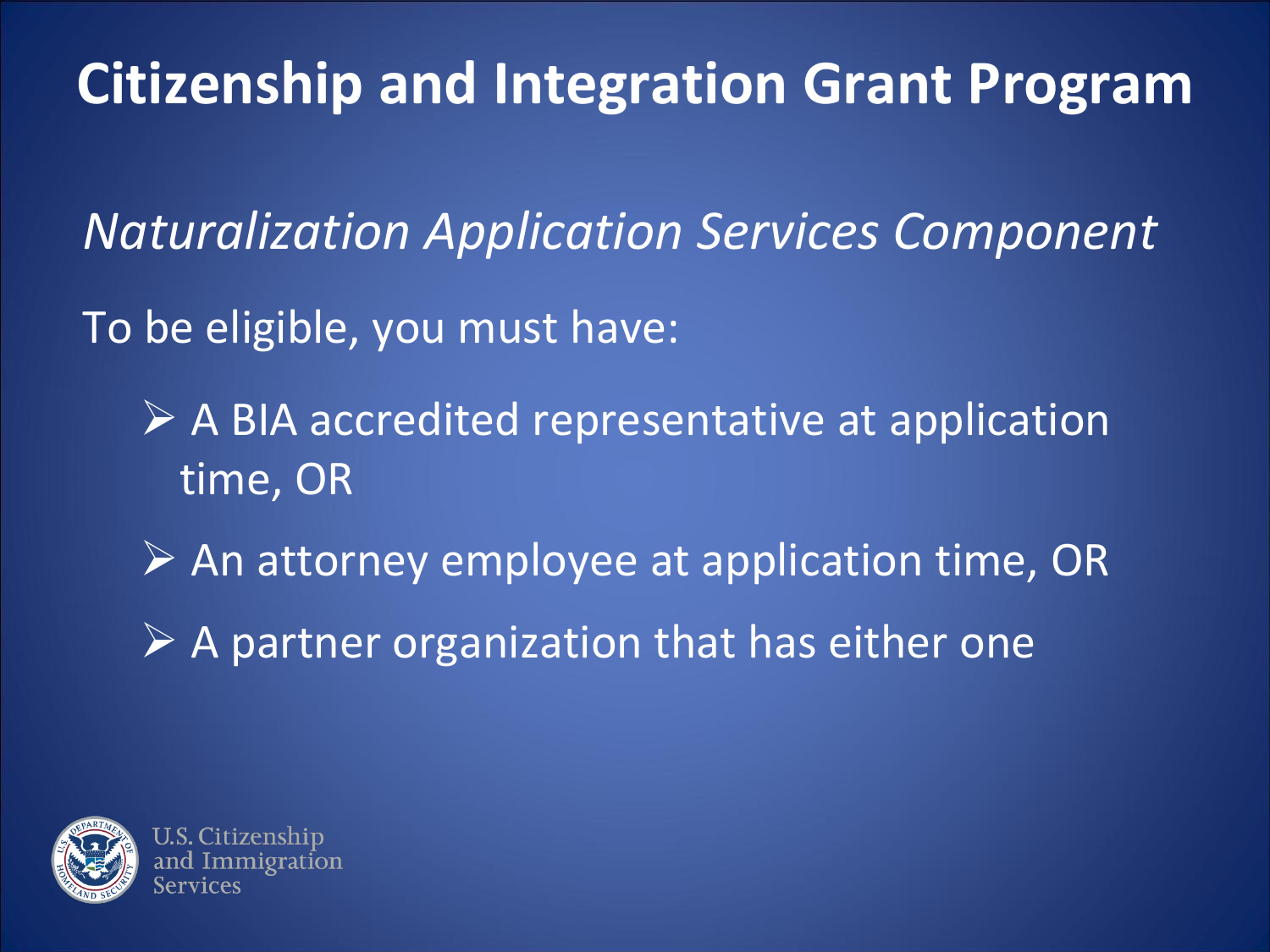*Experience requirement for both components*:

- Must have several years of recent experience providing services at application time
- $\triangleright$  Not intended to support brand new programs **Partnerships encouraged**

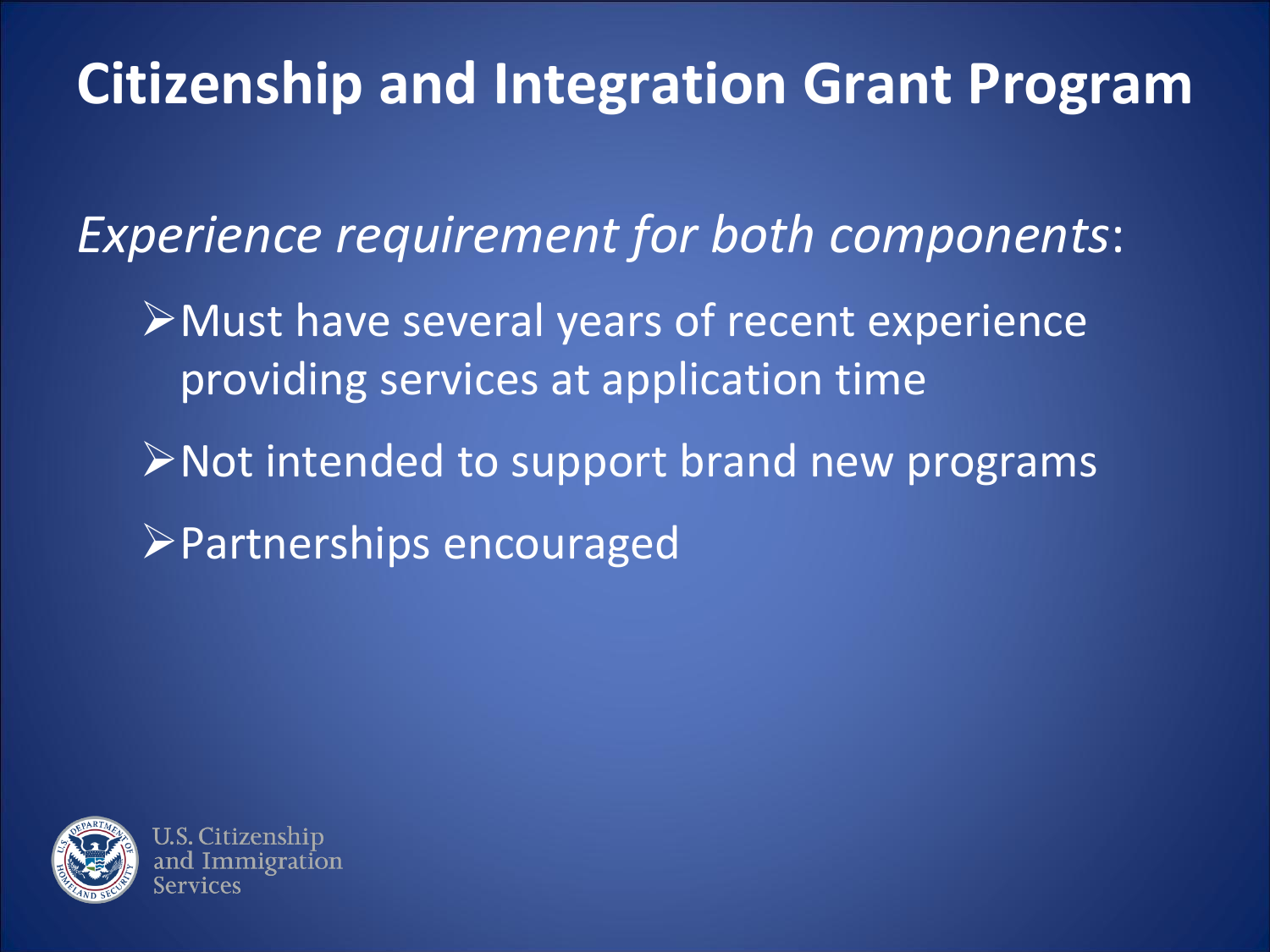How to find out about grant opportunities:

• Sign up for updates:

<http://www.uscis.gov/tools/get-email-updates>

Select "Citizenship" topic

- Check [www.uscis.gov/grants](http://www.uscis.gov/grants)
- Email box: [citizenshipgrantprogram@uscis.dhs.gov](mailto:citizenshipgrantprogram@uscis.dhs.gov)

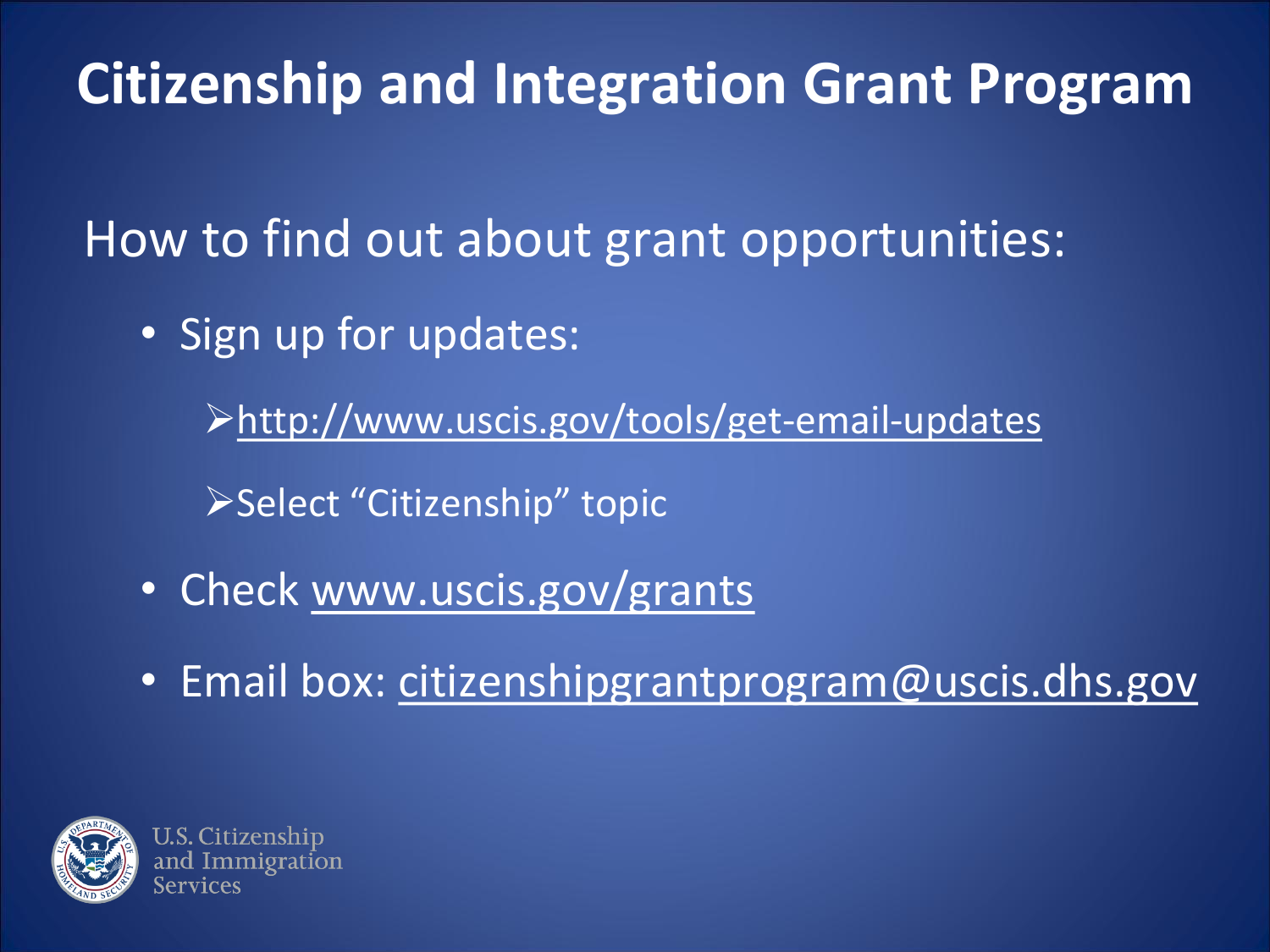## **About this Presentation**

- Date of last revision: January 21, 2016. This presentation is current only as of the date of last revision.
- This presentation contains no sensitive personally identifiable information.
- Any references in documents or text, with the exception of case law, relate to fictitious individuals.
- All images in this presentation that are not otherwise attributed are images created and owned by USCIS.